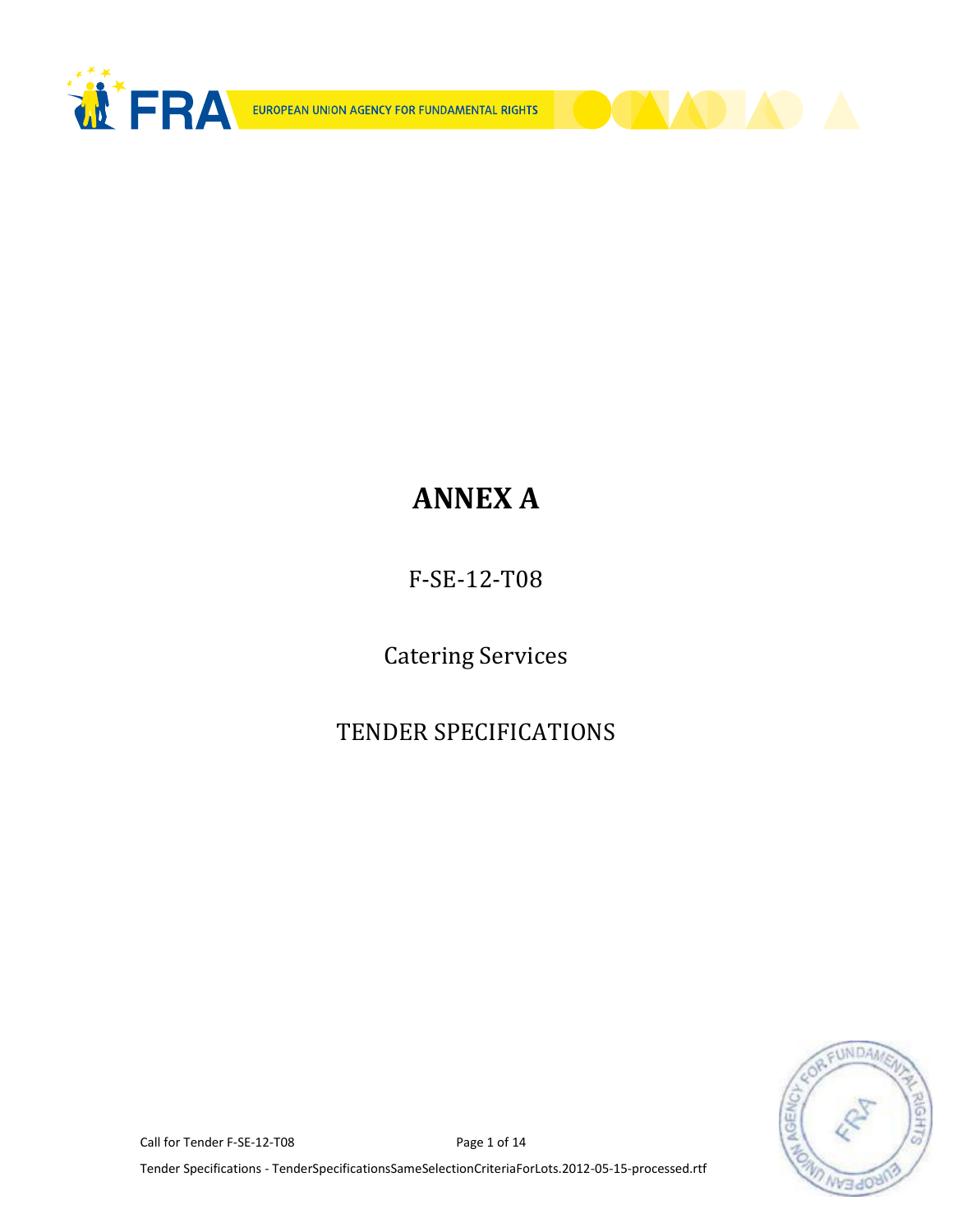## **1. Description of the tender**

The purpose of the tender is to provide catering services at the pemises of the Contracting Authority. The services will include:

- Provision of food and beverages for catering purposes such as coffee breaks and lunches.

- Provision of related human resources for the set-up, serving and dismantling of the catering stations.

The Contract Notice for the present call for tenders was published on 24/08/2012 with reference number 2012/S 162-269186.

## **2. Division into lots**

This tender is not divided into lots.

## **3. Purpose of the tender**

The purpose of this invitation to tender is to award a Framework Services contract for the provision of Catering Services.

The Contracting Authority intends to award a maximum of three (3) framework contracts, in cascading and descending order, for the provision of services as specified in Annex A.1 Technical Specifications, provided that there is a sufficient number of economic operators that satisfy the selection criteria or a sufficient number of admissible tenders which meet the award criteria.

The multiple framework contracts will take the form of contracts which are separate but concluded on identical terms with each of the successful tenderers. Framework contracts involve no direct commitment and, in particular, do not constitute orders per se. Instead, they lay down the legal, financial, technical and administrative provisions governing the relations between the Contracting Authority and the Contractor during the period of its validity. Specific contracts or Order Forms will be issued throughout the validity of the Framework contract. Such specific contracts or orders will be attached to the Framework Contract. The draft Framework Contract (Annex B) specifies the basic conditions applicable to any assignment placed under its terms. Signature of a Framework Contract does not oblige the Contracting Authority to place an assignment. The Framework Contract does not preclude the Contracting Authority from assigning tasks in the areas set out above to the other Contractors or from having these tasks carried out by Contracting Authoritys staff.

## **4. Place of delivery or performance**

The place of performance of the tasks shall be the Contracting Authority's premises or any other place indicated in Annex A.1 Technical specifications.

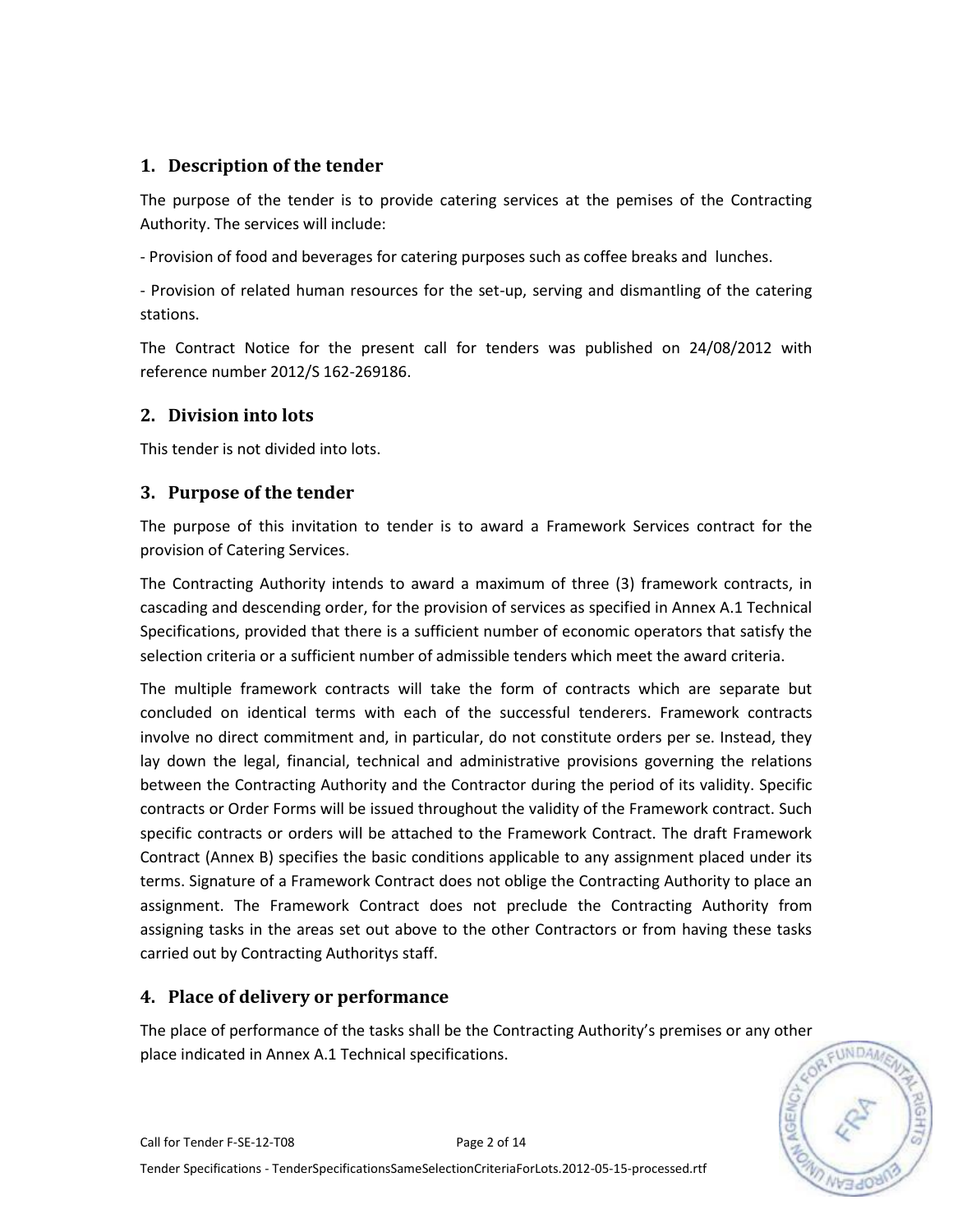## **5. Duration**

The framework contract(s) resulting from the present call for tenders shall enter into force the date on which it is signed by the last contracting party.

The framework contract(s) will have an initial duration of one (1) year from the date of signature and may be renewed up to three (3) times for an additional period of one (1) year each time. The Contract shall be renewed automatically under the same conditions, unless written notification to the contrary is sent by one of the contracting parties and received by the other before expiry of the period indicated in the Draft Framework Contract (Annex B). Renewal does not imply any modification or deferment of existing obligations. The duration of the framework contract(s) shall not exceed four (4) years.

Implementation of the contract(s) may not start before the date on which the contract enters into force.

## **6. Volume**

The indicative volume of the contract has been estimated in 285,000.00 EUR excluding VAT.

## **7. Terms of payment**

Payments shall be executed only if the contractor has fulfilled all his contractual obligations by the date on which the invoice is submitted. Payment requests may not be made if payments for previous orders or specific contracts have not yet been executed as a result of default or negligence on the part of the contractor.

## **Pre-financing:**

No pre-financing payment is foreseen.

## **Interim payment(s):**

No interim payments are foreseen.

#### **Payment**

Requests for payment by the Contractor in accordance with the instructions laid down in Annex A.1 Technical Specifications shall be admissible if accompanied by:

- the relevant invoices, indicating the reference number of the Contract to which they refer;
- when payment is linked to final acceptance, the task acceptance form, duly signed by the Contracting Authority, shall be attached to the invoice.

**UNDA** 

Within thirty (30) days from reception of the relevant invoices payment equal to 100% of the total contract value shall be made.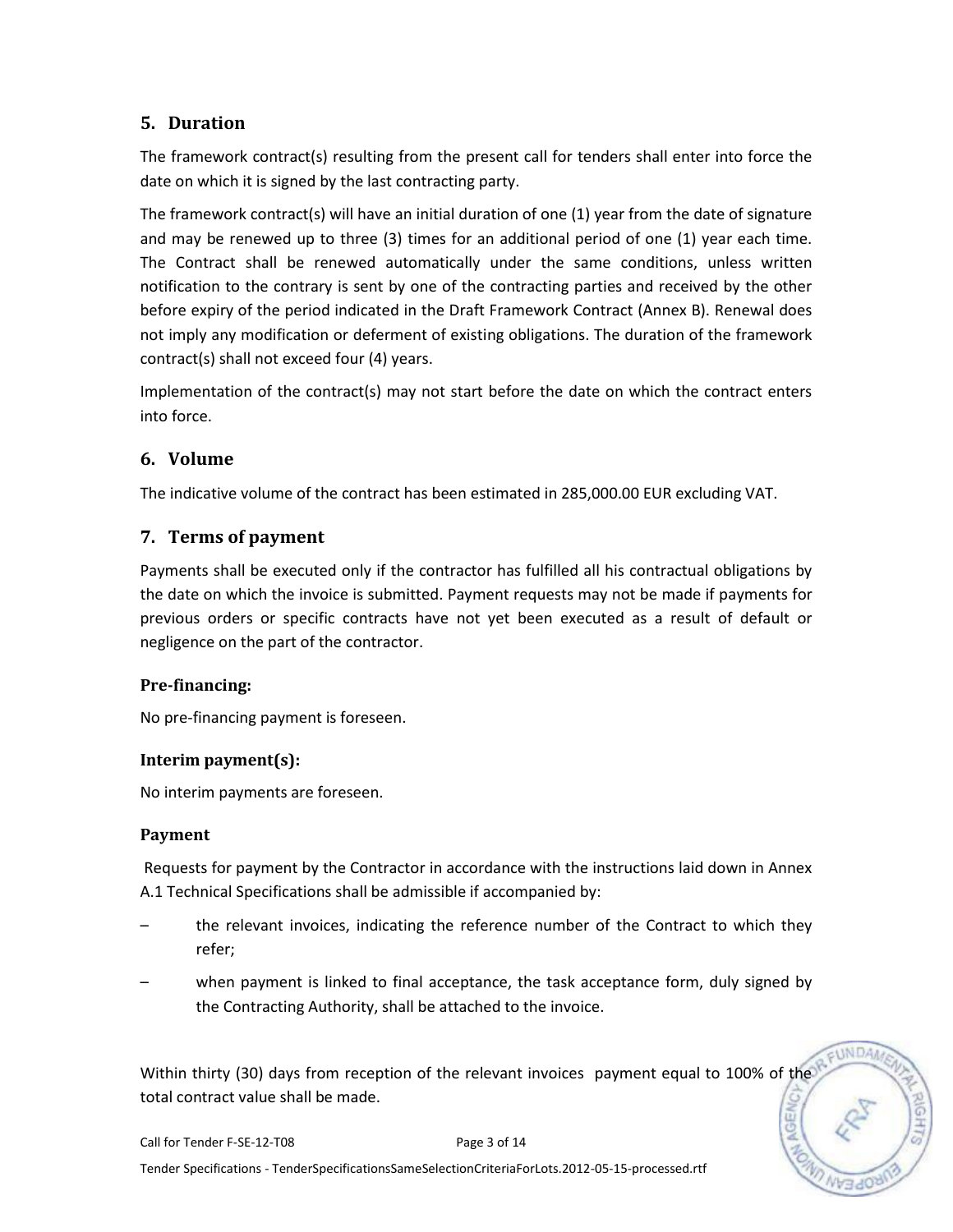## **8. Financial guarantees**

No financial guarantees are required.

## **9. Participation in the tendering procedure**

Participation in tendering procedures is open on equal terms to all natural and legal persons coming within the scope of the Treaties and to all natural and legal persons in a third country which has a special agreement with the Communities in the field of public procurement on the conditions laid down in that agreement.

### **10.Consortia or group of service providers**

Joint tenders submitted by several economic operators (a consortium or a group of companies) are allowed. In such cases, one of the members must be designated as the group leader or group manager. All members of a consortium or a group of companies (i.e. the leader and all other members) are jointly and severally liable towards the Contracting Authority. Changes in the composition of the consortium or group of companies must be expressly authorised by the Contracting Authority.

Tenderers submitting joint bids shall describe how their cooperation will be organised in order to perform the tasks specified in Annex A.1 Technical Specifications.

Joint tenders will be assessed as follows:

- The exclusion criteria will be assessed in relation to each company individually. The Declaration of Honour with respect to the Exclusion Criteria and Absence of Conflict of Interest included in Annex C, duly signed and dated, stating that the tenderer is not in one of the exclusion situations, must be provided by each member of the consortium or the group.
- The selection criteria for economic and financial capacity will be assessed in relation to each company individually. However, economic and financial criteria that shall be achieved above a certain minimum threshold (as specified in the selection criteria mentioned below) will be assessed in relation to the consortium or group of companies as a whole.
- The selection criteria for technical and professional capacity will be assessed in relation to the consortium or group of companies as a whole.

## **11.Subcontracting**

Any intention to subcontract part of the contract must be clearly stated by the tenderer in Annex C. Tenderers must indicate the maximum percentage of the contract they intend to subcontract and the identity of the subcontractors they intend to work with, and clearly state the nature of their links to those subcontractors.

**EUNDAM** 

For each subcontractor identified in the tender, tenderers must provide a Letter of Intent signed by the subcontractor stating their unambiguous undertaking to collaborate with the tenderer.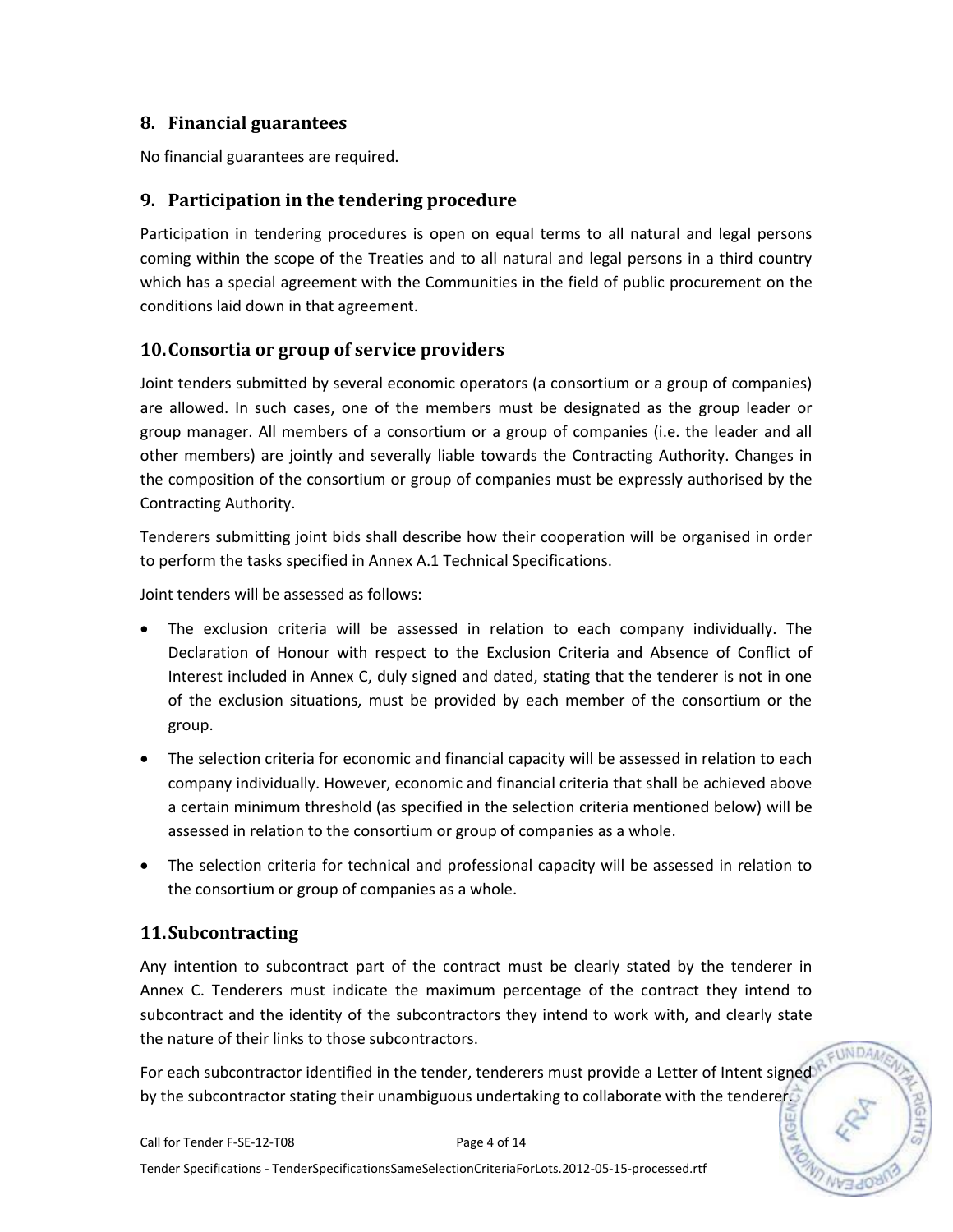Offers involving subcontracting will be assessed as follows:

- Where the amount of subcontracting exceeds 20% of the contract, the exclusion criteria will be assessed in relation to all proposed subcontractors. The Declaration of Honour with respect to the Exclusion Criteria and Absence of Conflict of Interest included in Annex C, duly signed and dated, stating that the subcontractor is not in one of the exclusion situations, must be provided by each proposed subcontractor.
- Where the tenderer relies on the economic, financial, technical and professional capacity of the subcontractor(s) to meet the selection criteria, subcontractors shall be treated as if they were partners in a consortium or a group of companies for the purposes of the evaluation of the selection criteria, and therefore, they shall provide proof of economic, financial, technical and professional capacity as well.

Tenderers must inform the subcontractor(s) and include in their Letter of Intent that the provisions referring to checks and audits included in the Draft Contract (Annex B) may be applied to sub-contractors.

Once the contract has been signed, the provisions regarding subcontracting included in the Draft Contract will apply. The Contracting Authority retains the right to approve or reject the proposed subcontractors.

If the tender includes subcontracting, it is recommended that contractual arrangements with subcontractors include mediation as a method of dispute resolution.

## **12.Visits to premises or information meeting**

A visit to the premises/information meeting is not foreseen.

## **13.Date and place of opening of the tenders**

Tenders will be opened at 10:30 hrs on 08/10/2012 at the Contracting Authoritys address. An authorised representative of each tenderer may attend the opening of the bids. Companies wishing to attend are requested to notify their intention by sending a fax or e-mail at least 48 hours in advance to the fax or e-mail. This notification must be signed by an authorised officer of the tenderer and specify the name of the person who will attend the opening of the bids on the tenderers behalf.

## **14.Contacts between the tenderer and the Contracting Authority**

In principle, no contact is permitted between the Contracting Authority and the tenderers during the tendering procedure.

However, in exceptional circumstances contact may be made on the tenderers initiative before the final date for the receipt of bids, in order (and only for this reason) to clarify the nature of the contract.

**FUNDAM** 

Such requests for further information may be made by fax, e-mail or to the address below: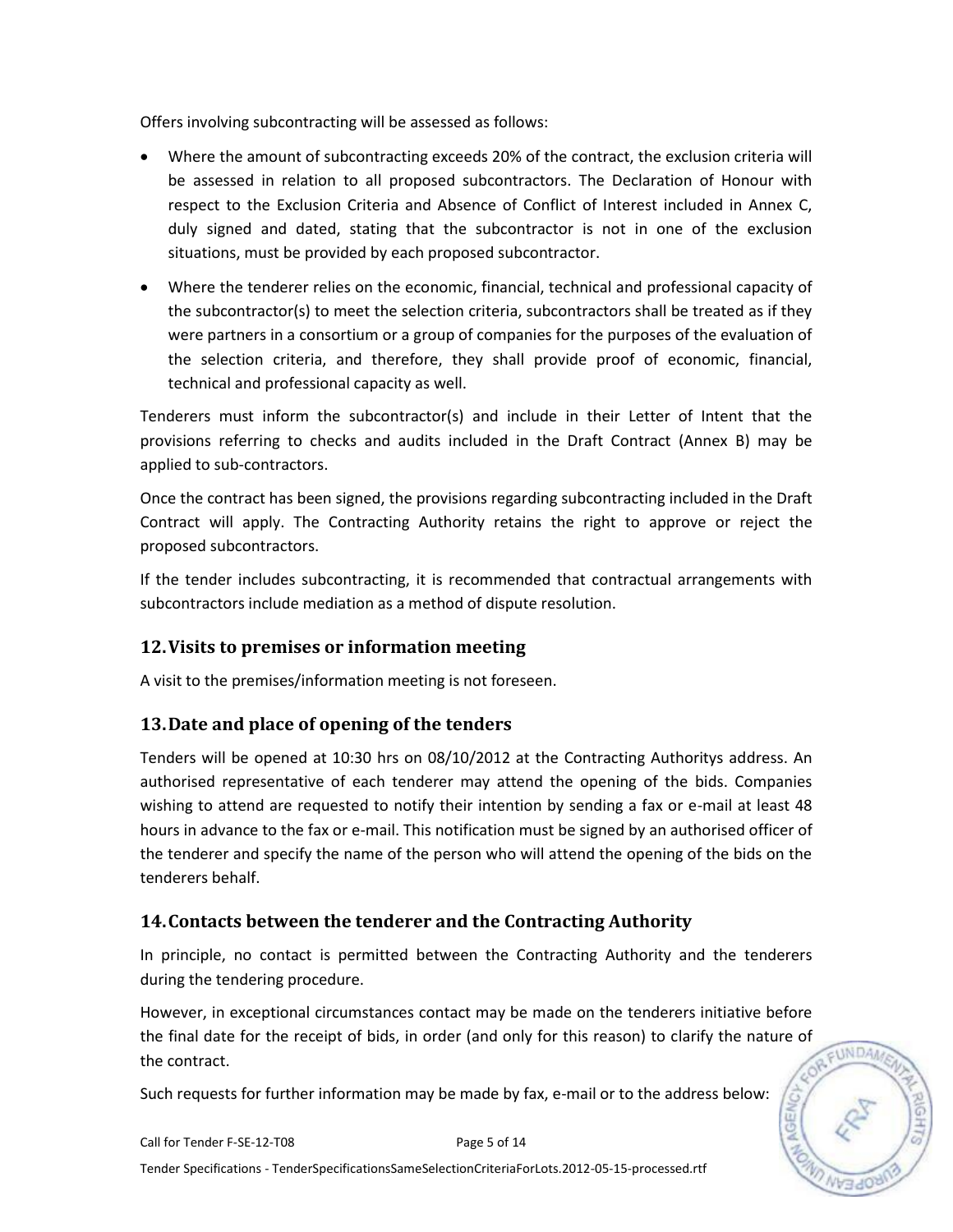## European Union Agency for Fundamental Rights Invitation to tender No: F-SE-12-T08 Administration Schwarzenbergplatz 11 Vienna 1040 – Austria Fax: +43 (0)1 580 30 691 ; e-mail: procurement@fra.europa.eu

Insofar as it has been requested in good time, the additional information will be sent simultaneously to all economic operators who requested specifications or showed interest in submitting a bid no later than six calendar days before the deadline for the receipt of bids or, in the case of requests for information received less than eight calendar days before the deadline for the receipt of bids, as soon as possible after the request for information has been received.

The answers to the requests for additional information can also be found at the following Internet address: http://www.fra.europa.eu.

Similarly, contact may in exceptional circumstances be made on the Contracting Authoritys initiative:

- a. before the final date for the receipt of bids, in order to inform interested parties of an error, a lack of precision, an omission or any other material shortcoming in the drawing up of the documents of the invitation to tender; or
- b. after the opening of bids, where a bid requires clarification or in order to correct material errors made in drawing up a bid.

Please note that in any event such contact may not result in a modification of the terms of the bid.

## **15.Alteration or withdrawal of tenders**

Tenderers may alter or withdraw their tenders by written notification prior to the deadline for submission of tenders. No tender may be altered after the deadline for submission. Withdrawals must be unconditional and will end all participation in the tender procedure.

Any such notification of alteration or withdrawal must be prepared and submitted in accordance with the instructions on how to submit tenders included in the Invitation to tender, and the envelope must also be marked with "alteration" or "withdrawal" as appropriate.

## **16.Variants**

Variant solutions will not be taken into consideration.

## **17.Assessment of the tenderers**

Tenderers will be assessed on the basis of the exclusion (Phase I) and selection (Phase II) criteria described below.

Call for Tender F-SE-12-T08 Page 6 of 14

**UNDA** 

Tender Specifications - TenderSpecificationsSameSelectionCriteriaForLots.2012-05-15-processed.rtf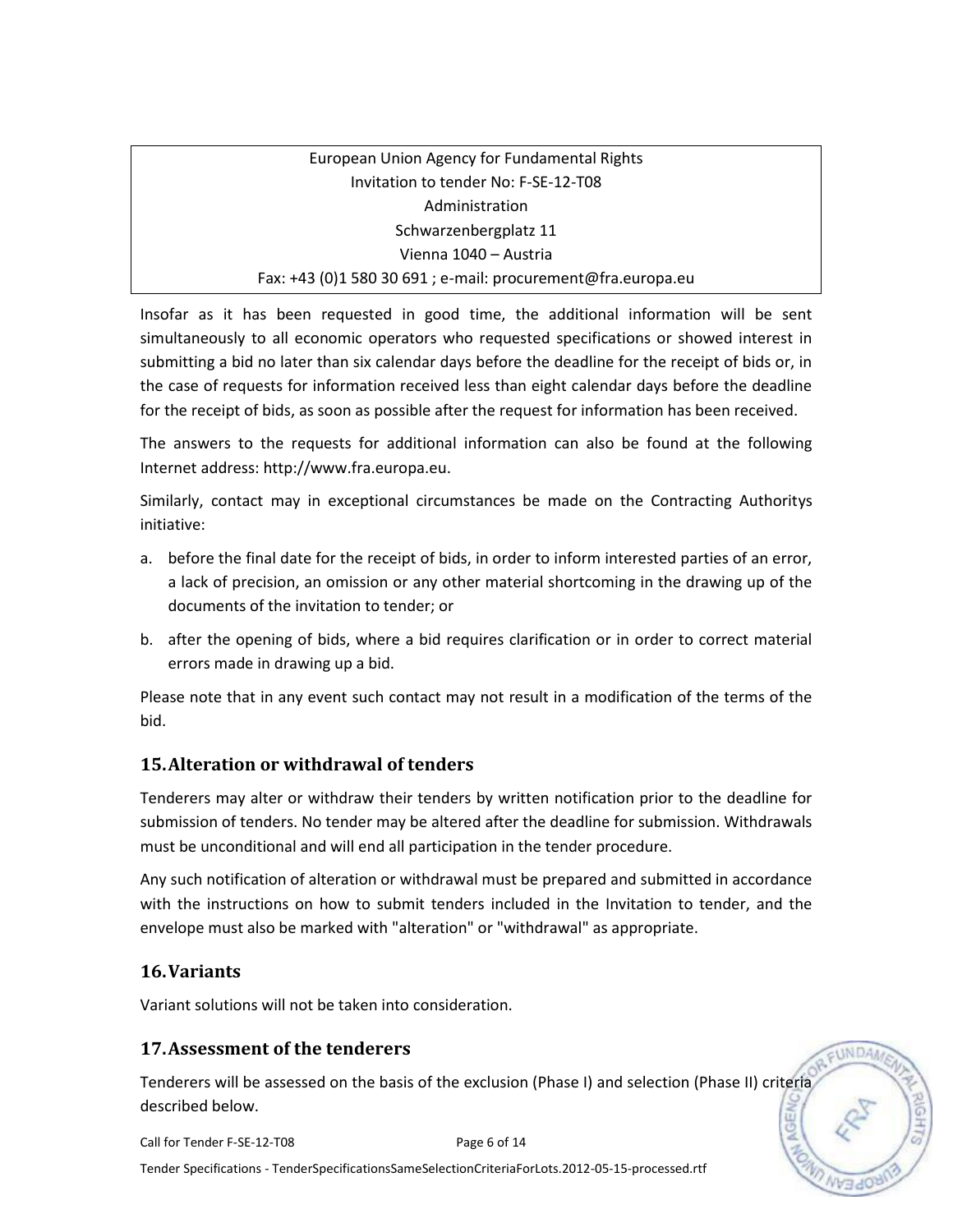### **17.1 Exclusion criteria (Phase I)**

The aim of this phase is to assess if tenderers fall in any of the exclusion situations listed below and therefore, cannot take part in the tender procedure.

#### **17.1.1 Exclusion situations**

Tenderers shall be excluded from participation in the present procurement procedure if:

- a. they are bankrupt or being wound up, are having their affairs administered by the courts, have entered into an arrangement with creditors, have suspended business activities, are the subject of proceedings concerning those matters, or are in any analogous situation arising from a similar procedure provided for in national legislation or regulations;
- b. they have been convicted of an offence concerning their professional conduct by a judgment which has the force of res judicata
- c. they have been guilty of grave professional misconduct proven by any means which the contracting authority can justify
- d. they have not fulfilled obligations relating to the payment of social security contributions or the payment of taxes in accordance with the legal provisions of the country in which they are established or with those of the country of the contracting authority or those of the country where the contract is to be performed
- e. they have been the subject of a judgment which has the force of res judicata for fraud, corruption, involvement in a criminal organisation or any other illegal activity detrimental to the Communities financial interests, and
- f. following another procurement procedure or grant award procedure financed by the Community budget, they have been declared to be in serious breach of contract for failure to comply with their contractual obligations.

Tenderers shall be excluded from the award of the contract if, during the present procurement procedure:

- g. are subject to a conflict of interest, and
- h. are guilty of misrepresentation in supplying the information required by the contracting authority as a condition of participation in the contract procedure or fail to supply this information.

#### **17.1.2 Documentary evidence**

At the tendering stage, tenderers shall declare that they are not in one of the situations listed above by submitting a signed Declaration of Honour and Absence of Conflict of Interest, in accordance with the form included in Annex C.

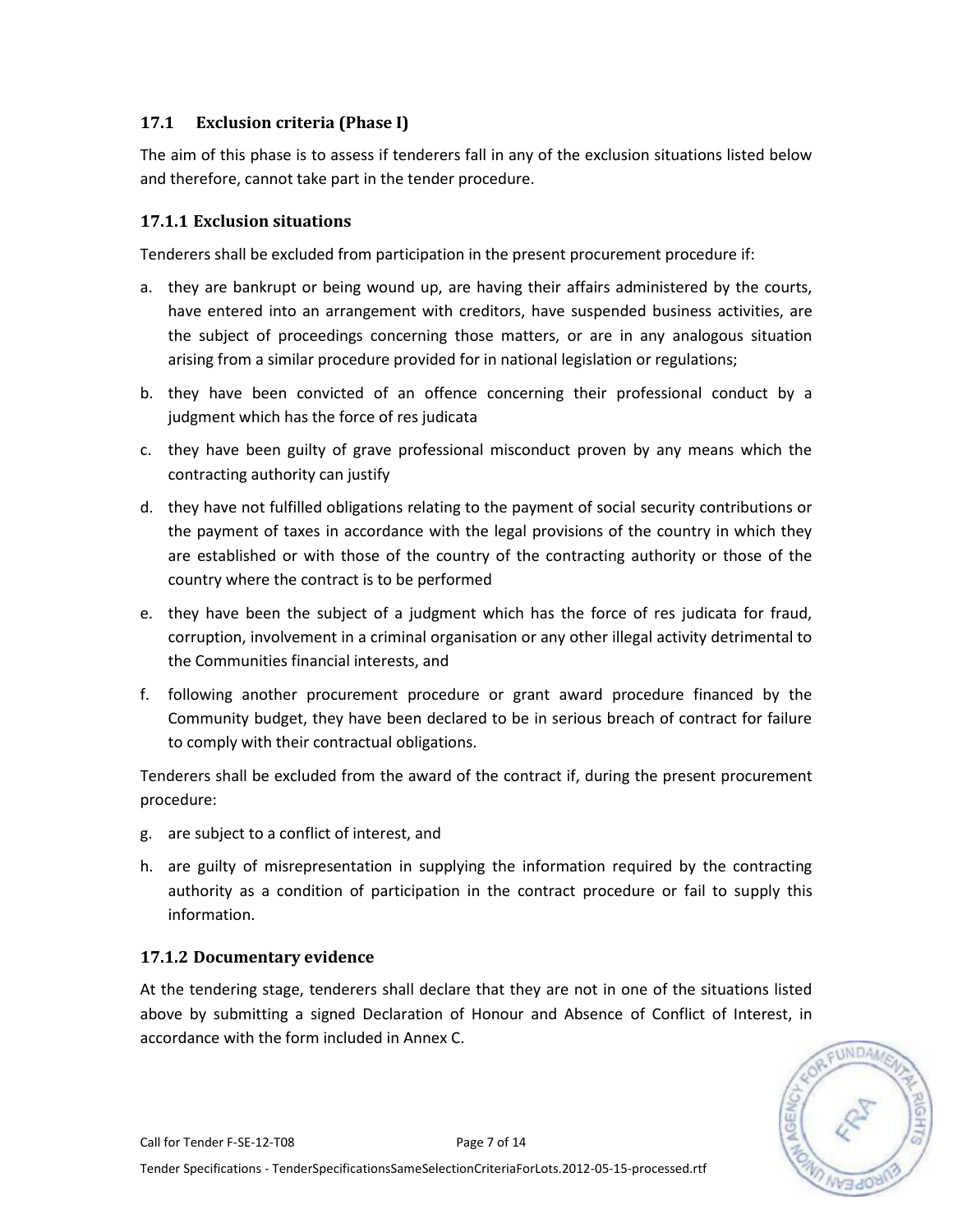In addition, the tenderer to whom the contract is to be awarded shall provide, within fourteen (14) calendar days and preceding the signature of the contract, the following documents as proof that the tenderer is not in one of the situations described above:

- for points (a), (b) and (e) above, recent extract(s) from the judicial record or, failing that, an equivalent document(s) recently issued by a judicial or administrative authority in the country of origin or provenance showing that those requirements are satisfied
- for point (d) above, a recent certificate issued by the competent authority of the State concerned. Where the document or certificate referred to is not issued in the country concerned, it may be replaced by a sworn or, failing that, a solemn statement made by the interested party before a judicial or administrative authority, a notary or a qualified professional body in his country of origin or provenance, and
- for points (c) and (f) above, the tenderer may provide a sworn or, failing that, a solemn statement made by the interested party before a judicial or administrative authority, a notary or a qualified professional body in his country of origin or provenance.

Depending on the national legislation of the country in which the tenderer is established, the document referred to above shall relate to legal persons and/or natural persons including company directors or any person with powers of representation, decision-making or control in relation to the tenderer.

The Contracting Authority may waive the obligation of a tenderer to submit the documentary evidence referred to above if such evidence has already been submitted to it for the purposes of another procurement procedure and provided that the documents are not more than one year old starting from their issuing date and that they are still valid.

Administrative or financial penalties may be imposed by the Contracting Authority on tenderers who are in one of the exclusion situations after they have been given the opportunity to present their observations.

These penalties are detailed in Article 96 of the Financial Regulation as amended by Council Regulation No 1995/2006 of 13 December 2006 (OJ L 390, page 1, of 30 December 2006) and Article 134b of the Regulation laying down the rules for the implementation of the Financial Regulation as amended at the latest by Council Regulation No 478/2007 of 23 April 2007 (OJ L 111, page 13, of 28 April 2007). We invite tenderers to read carefully those two articles.

## **17.2 Selection criteria – Phase II**

The aim of this phase is to assess if tenderers have sufficient economic and financial capacity and sufficient technical and professional capacity to perform the contract.

## **17.2.1 Economic and financial capacity**

Proof of economic and financial capacity of the tenderers shall be furnished by the following documents and minimum requirements: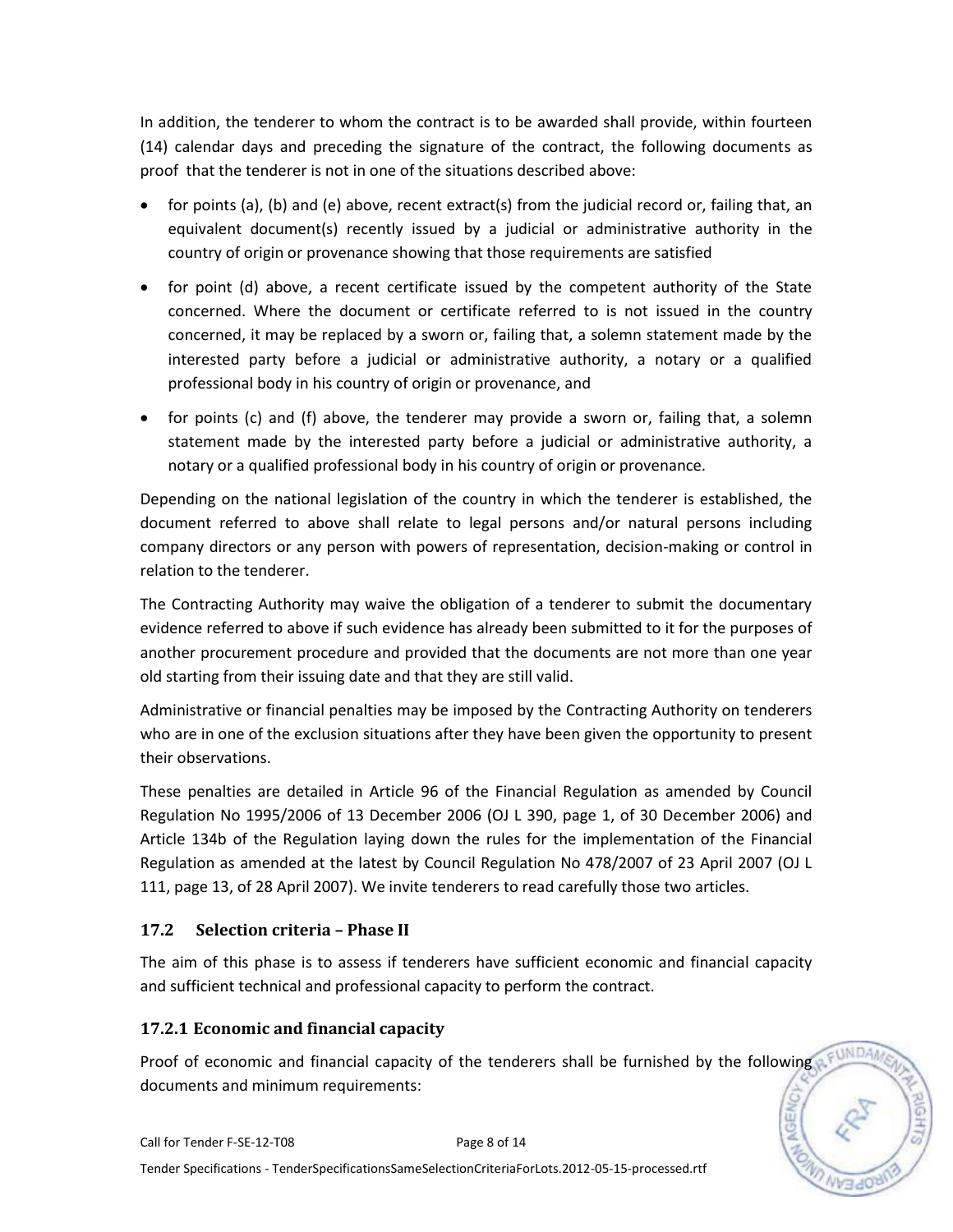(a) A statement of the annual average turnover for the last two (2) financial years for which accounts have been closed. The minimum average annual turnover of the tenderer shall be of 50,000.00 EUR. In case of a consortium, the annual average turnover for each of the partners shall be presented. The sum of the annual average turnovers of each partner will be taken into account to reach the minimum annual average turnover of 50,000.00 EUR.

If for some exceptional reason which the Contracting Authority considers justified, the tenderer is unable to provide the documentary evidence requested above, he may prove his economic and financial capacity by any other means which the Contracting Authority considers appropriate.

## **17.2.2 Technical and professional capacity**

Proof of the technical and professional capacity of the tenderers shall be furnished by the following documents and minimum requirements:

(a) A declaration or certificate of enrolement in a relevant professional or trade register.

## **18.Assessment of tenders – Phase III**

The aim of this phase is to evaluate from the technical and the financial points of view the offers submitted by the tenderers. The award method is based on the most economically advantageous offer.

## **18.1 Technical evaluation**

Tenderers technical offer will be evaluated on the basis of the following technical award criteria and their corresponding weightings:

| Technical Award criteria/sub-criteria                                                                                                                                                                                                                         | Weighting in % |
|---------------------------------------------------------------------------------------------------------------------------------------------------------------------------------------------------------------------------------------------------------------|----------------|
| 1) Description of the procedure followed by the tenderer to address the<br>submitted request of the Contracting Authority. This includes the steps<br>to be taken to provide the required catering services and its<br>organisation.                          | 50             |
| 2) Description of how the tenderer intends to manage the contract<br>(account and contarct management) including management of catering<br>staff.                                                                                                             | 20             |
| 3) Description of the measures taken by the tenderer to ensure that the<br>requested food and beverage are of the required variety (e. g. requests<br>for vegetarian, halal, kosher and gluten-free options) and ensuring<br>freshness of food and beverages. | 30             |
| <b>TOTAL</b>                                                                                                                                                                                                                                                  | 100            |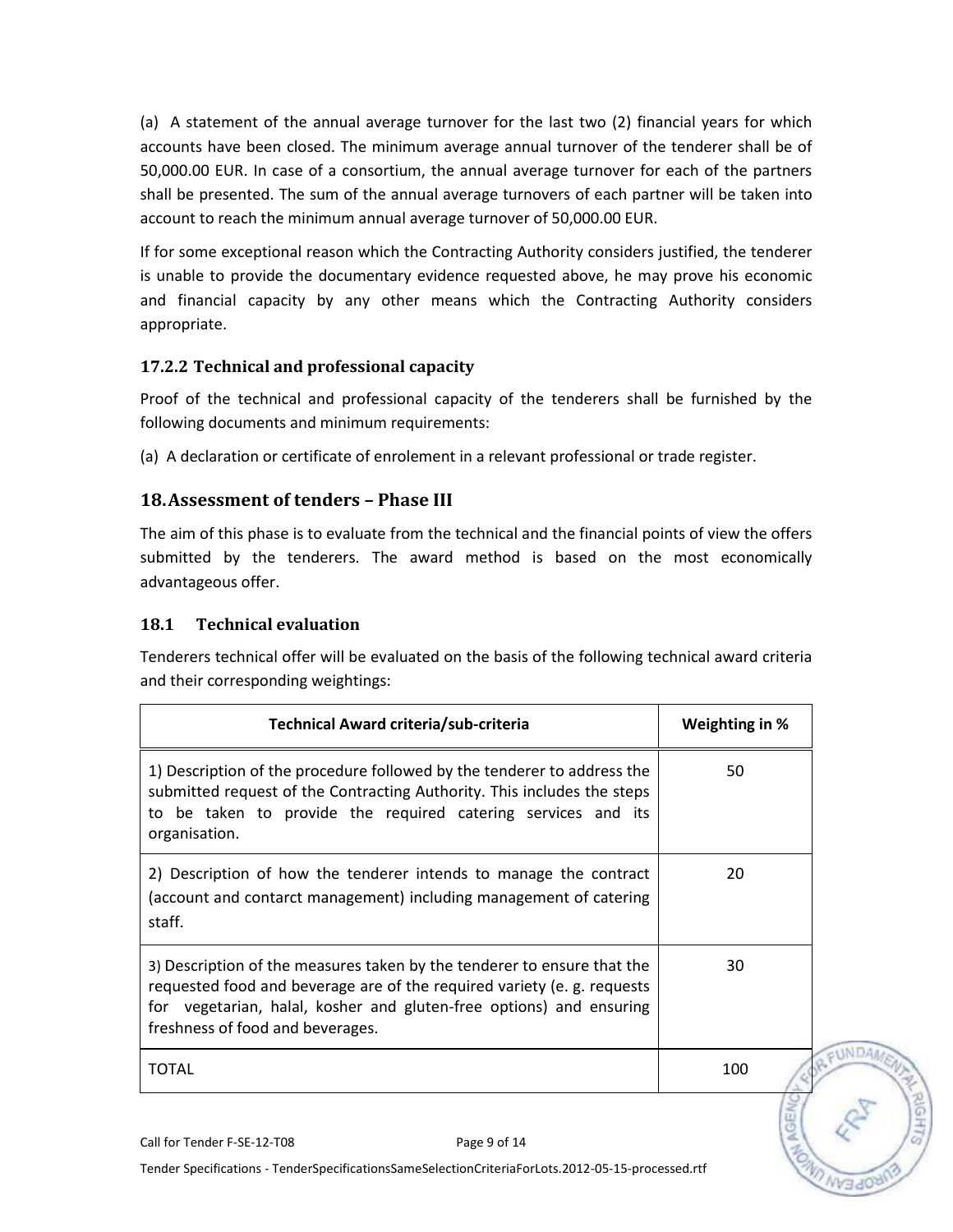For each criterion a number of points in a range between 0 to 100 points will be given. A tender can reach a maximum of 100 points per criterion and a maximum of 100 points in total. After the application of the corresponding weightings per criterion and sub-criterion as per the grid above, tenders scoring less than 60 in the total overall weighted points or less than 50 in the weighted points awarded for a single criterion will be excluded from the rest of the assessment procedure.

## **18.2 Financial evaluation**

#### **18.2.1 Financial award criteria**

Tenderers financial offers will be evaluated on the basis of the following financial award criteria and their corresponding weightings:

| Financial Award criteria/sub-criteria                             | Weighting in % |
|-------------------------------------------------------------------|----------------|
| 1) Food (price per person)                                        | 70             |
| 1.1 Coffee break - Standard option (20 % weighting)               |                |
| 1.2 Coffee break - Deluxe option (20 % weighting)                 |                |
| 1.3 Coffe break - VIP option (10 % weighting)                     |                |
| 1.4 Lunch break - Standard option (20 % weighting)                |                |
| 1.5 Lunch break - Deluxe option (20 % weighting)                  |                |
| 1.6 Lunch break - VIP option (10 % weighting)                     |                |
| 2) Catering Staff                                                 | 30             |
| 2.1 Daily cost for catering service for 1 staff (60% weighting)   |                |
| 2.2 Hourly cost for catering services for 1 staff (40% weighting) |                |
| TOTAL                                                             | 100            |

In addition the tenderer is requested to provide either a hard copy of his official catalogue or the link to his official catalogue on the internet.

The tender with the lowest weighted financial offer will receive 100 points in the financial evaluation. The remaining tenders will receive their financial score in accordance with the following formula:

financial score for tender  $X =$  (lowest financial points / financial points of tender  $X$ ) \* 100.

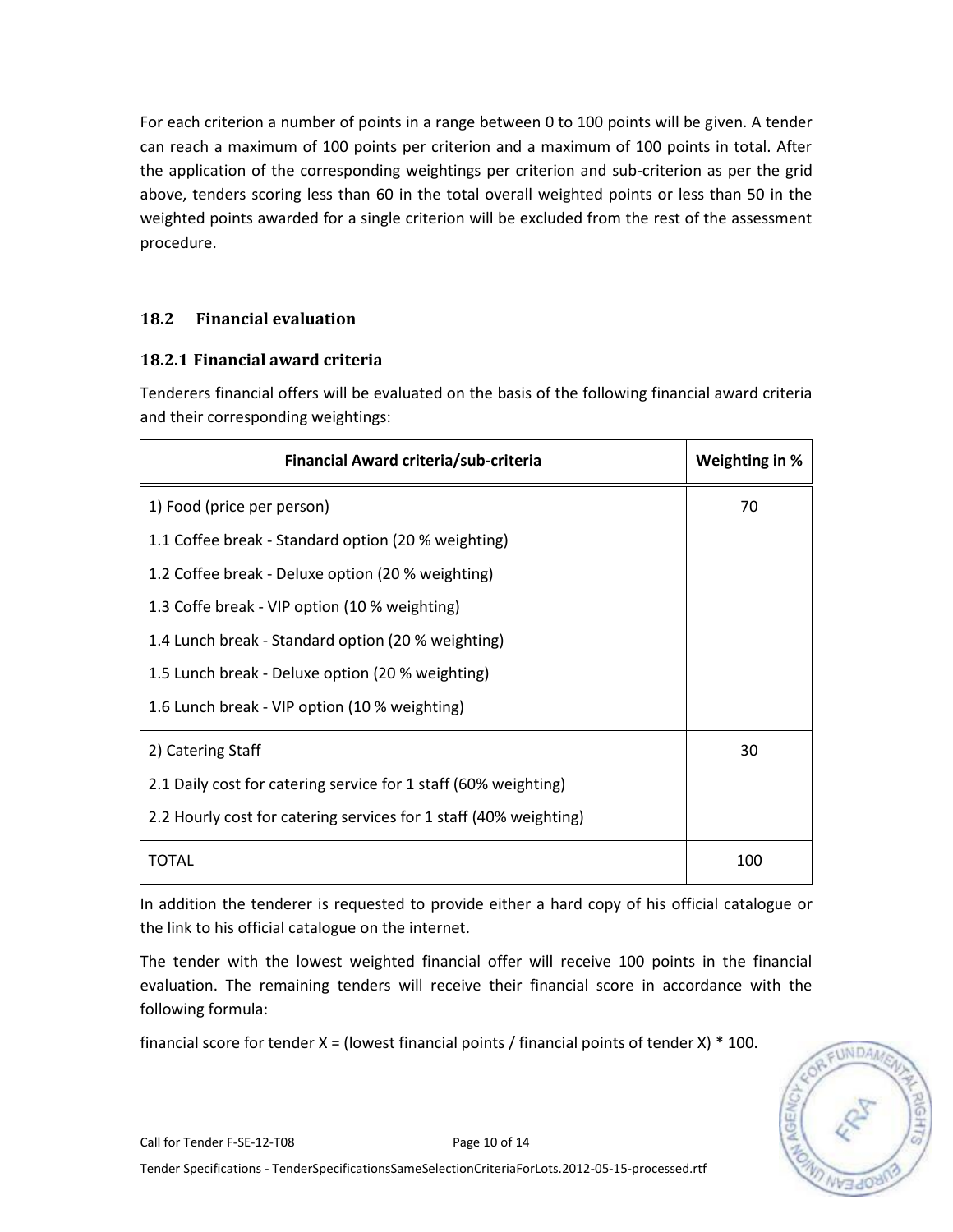#### **18.2.2 Information concerning prices**

The financial evaluation of the offers will be based on the prices quoted by the tenderers in their financial proposals. Tenderers must fill in the Financial Offer Form included in Annex C.

When filling in the Financial Offer Form, tenderers must take into consideration that prices shall be:

- expressed in euro. For tenders in countries which do not belong to the euro zone, tenderers shall quote their prices in euro and the price quoted may not be revised in line with exchange rate movements. It is for the tenderer to select an exchange rate and assume the risks or benefits deriving from any variation.
- inclusive of all costs and expenses, directly and indirectly connected with the goods and/or services to be supplied/provided and including all the charges (travel and subsistence), unless otherwise stated in the tender documents.
- free of all duties and taxes (in particular VAT). According to Articles 3 and 4 of the Protocol on the Privileges and Immunities of the European Communities, the European Union Agency for Fundamental Rights is exempt from all charges, taxes and dues, including value added tax; such charges may not therefore be included in the calculation of the price quoted; the VAT amount must be indicated separately.

Prices shall be fixed and not subject to revision during the first year of performance of the contract. From the beginning of the second year of performance of the Contract, each price may be revised upwards or downwards each year in accordance with the provisions of the Draft Contract in Annex B.

The financial offer is only intended to provide a fair, non-discriminatory basis for evaluation purposes. Consequently, cannot under any circumstances be considered to constitute a commitment on the part of the Contracting Authority to conclude specific contracts for the related services and quantities, and cannot give rise to any right of legitimate expectation on the part of the contractor.

The prices quoted by the tenderer in their financial offer are binding and will be applicable to the requested services/supplies by means of specific contracts or orders. If the tenderer is requested to quote unit prices in the Financial Offer Form included in Annex C, these unit prices are binding as well, and will be applicable to the services requested by means of specific contracts and orders.

## **19.Contract award – Phase IV**

The contract will be awarded to the tenderer offering the best value for money, on the basis of the following quality-price ratio:

Final score for tender X = (Financial score of tender X) \* 50 + (total quality score (out of 100) for  $\epsilon$ UNDAM all award criteria of tender X\* 50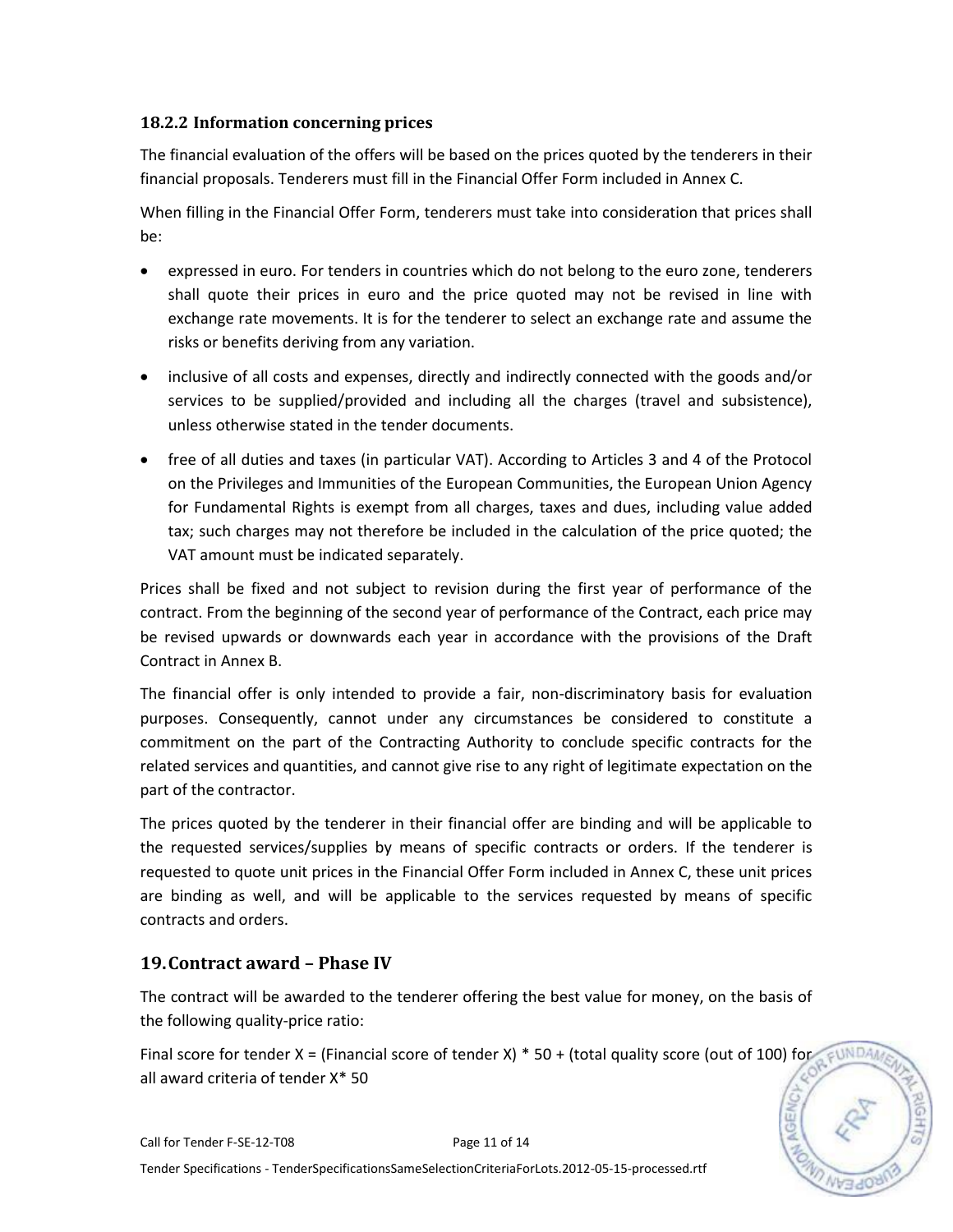## **20.Information to tenderers on the outcome of the tender**

The Contracting Authority will inform tenderers of decisions reached concerning the award of the contract, including the grounds for any decision not to award a contract or to recommence the procedure.

If a written request is received, the Contracting Authority will inform all rejected tenderers of the reasons for their rejection and all tenderers submitting an admissible tender of the characteristics and relative advantages of the selected tender and the name of the successful tenderer.

However, certain information may be withheld where its release would impede law enforcement or otherwise be contrary to the public interest, or would prejudice the legitimate commercial interests of economic operators, public or private, or might prejudice fair competition between them.

## **21.No obligation to award the contract**

The tendering procedure shall not involve the Contracting Authority in any obligation to award the contract.

No compensation may be claimed by tenderers whose tender has not been accepted, including when the Contracting Authority decides not to award the contract.

## **22.Cancellation of the tender procedure**

In the event of cancellation of the tender procedure, tenderers will be notified of the cancellation by the Contracting Authority. If the tender procedure is cancelled before the outer envelope of any tender has been opened, the unopened and sealed envelopes will be returned to the tenderers.

In no event shall the Contracting Authority be liable for any damages whatsoever including, without limitation, damages for loss of profits, in any way connected with the cancellation of a tender procedure even if the Contracting Authority has been advised of the possibility of damages.

## **23.How to submit the tender**

All tenders must be presented in three parts:

## **Part 1 – Administrative Proposal**

In the Administrative Proposal, tenderers must include all the information and documents required by the Contracting Authority for the assessment of tenderers on the basis of the exclusion and selection criteria described above. For that purpose, tenderers must fill and sign the following documents following the forms included in Annex C:

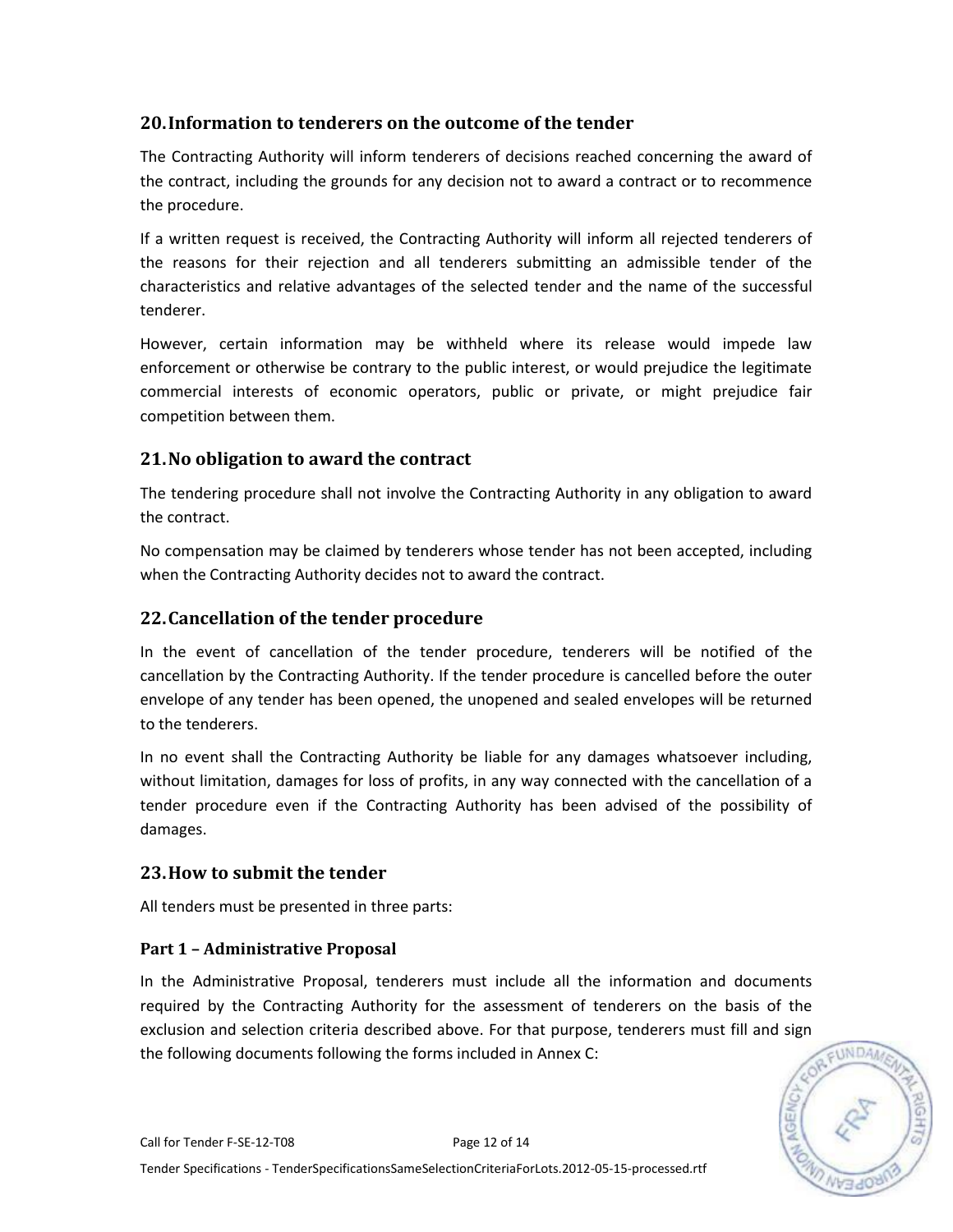#### **Section A: Tenderers Identification**

- Tenderers identification form (administrative details).
- Legal Entities Form, to be signed by a representative of the tenderer authorised to sign contracts with third parties. There is one form for individuals, one for private entities and one for public entities. If the tenderer is submitting a joint offer, a Legal Entities Form must be submitted by each consortium or group member. It also has to be submitted by each subcontractor when the subcontracting percentage exceeds 20% of the contract value.
- Bank Identification Form filled in and signed by an authorised representative of the tenderer and his or her banker. In case of a joint offer, only one of the members of the consortium or group of companies, usually the leader, must complete the Bank Identification Form.
- Power of Attorney (in case of joint offers).
- Statement on Subcontracting, indicating the intention of the tenderer to subcontract part of the contract and the percentage of subcontracting.
- Letter of Intent of Subcontractors (only if the tenderer intends to subcontract part of the contract).

#### **Section B: Exclusion Criteria information**

 Declaration of Honour with respect to the Exclusion Criteria and Absence of Conflict of Interest. To be submitted by each consortium or group member in case of joint offers, and by each subcontractor when the subcontracting percentage exceeds 20% of the contract value.

Section C: Selection Criteria (Economic and Financial capacity)

• Statement on the annual average turnover for the last 2 years.

#### **Section D: Selection criteria (Technical and Professional Capacity)**

A declaration or certificate of enrolement in a relevant professional or trade register.

#### **Part 2 – Technical proposal**

In the Technical Proposal, tenderers must include all the information required by the Contracting Authority for the evaluation of tenders on the basis of the technical award criteria described in the corresponding sections of these Tender Specifications. Tenderers should elaborate on all points addressed in Annex A.1 Technical Specifications in order to obtain as many points as possible. The mere repetition of mandatory requirements set out in Annex A.1, without going into details or without giving any added value, will only result in a low number of points. In addition, if certain essential points of Annex A.1 are not expressly covered by the tender, the Contracting Authority may decide to give a zero mark for the relevant qualitative award criteria.